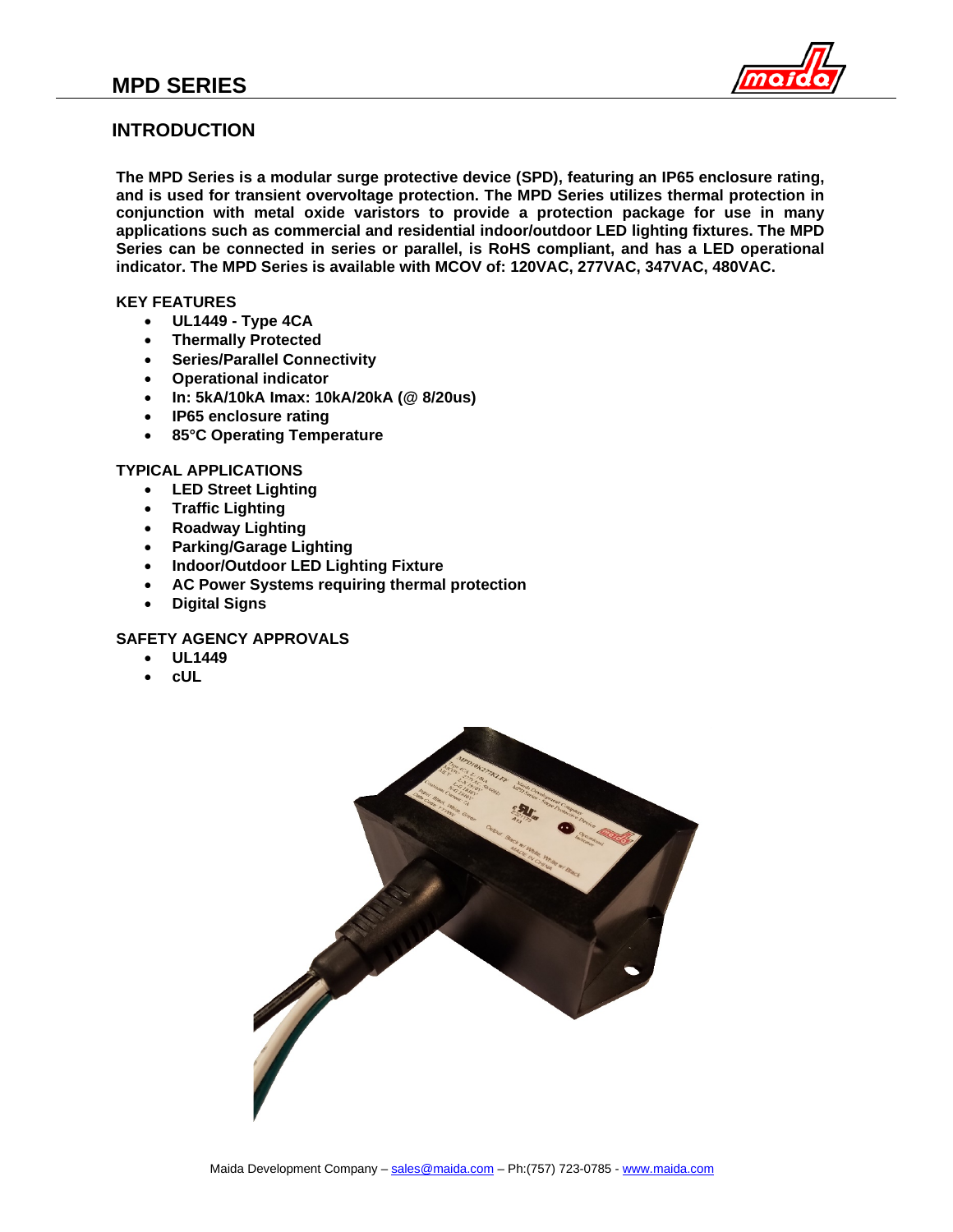

## **STYLE DESIGNATION**

**The Maida Style Number is the typical means to identify our devices when ordered. The style number identifies several parameters that are important for the characteristics of the device. An alternative ordering method, if known, is by our Item Number.**

**The following example is the standard part numbering system when ordering our MPD Series components by the Maida Style Number:**

|                                                                                                              | MPD 10K 277 20K L FF x |  |  |  |
|--------------------------------------------------------------------------------------------------------------|------------------------|--|--|--|
| <b>Maida Protective Device</b>                                                                               |                        |  |  |  |
| Nominal Discharge Current $(I_N)$<br>05K – 5kA                                                               |                        |  |  |  |
| $10K - 10kA$                                                                                                 |                        |  |  |  |
| <b>Operating Voltage</b><br>120 - 120VAC MCOV<br>277 - 277VAC MCOV<br>347 - 347VAC MCOV<br>480 - 480VAC MCOV |                        |  |  |  |
| <b>Peak Current Rating (I<sub>MAX</sub>)</b><br>$10K - 10kA$<br>$20K - 20kA$                                 |                        |  |  |  |
| <b>Status Indicator</b><br>$L -$ Light indicator                                                             |                        |  |  |  |
| <b>Protective Disconnect Method</b><br>FF – Fail Off                                                         |                        |  |  |  |
| $E$ nalaoura $R$ tula $\cdot$                                                                                |                        |  |  |  |

**Enclosure Style**

G – IP65 Single Grommet

x – Additional Options Possible

## **GENERAL SPECIFICATIONS SAFETY AGENCY APPROVAL**

| <b>Operating Voltage Range</b>      | 120VAC to 480VAC                     | Agency | <b>File Number</b> |
|-------------------------------------|--------------------------------------|--------|--------------------|
| <b>Rated Continuous RMS Current</b> | 7Α                                   |        |                    |
| <b>Insulation Resistance</b>        | > 1,000MOhm                          | UL     | E321173            |
| <b>Operating Temperature Range</b>  | -40 $^{\circ}$ C to +85 $^{\circ}$ C | cUL    | E321173            |
| <b>Storage Temperature Range</b>    | -55 $\degree$ C to +125 $\degree$ C  |        |                    |

| Agency | File Number |  |  |
|--------|-------------|--|--|
|        |             |  |  |
| ιш     | E321173     |  |  |
| cUI    | E321173     |  |  |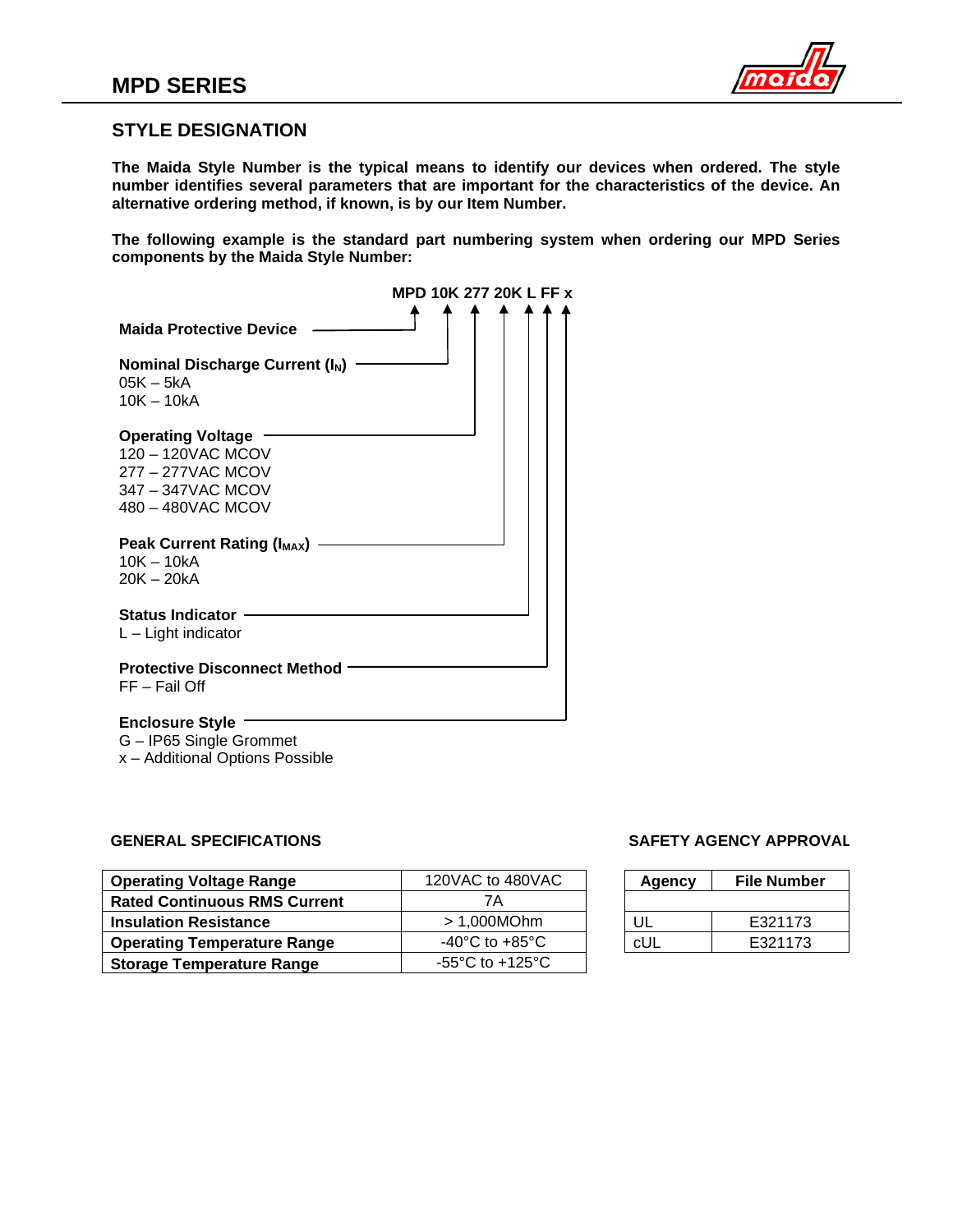| <b>Maida</b><br><b>Style</b><br><b>Number</b> | <b>Maximum</b><br><b>Continuous</b><br><b>Operating</b><br>Voltage<br>(MCOV) | Peak<br><b>Current</b><br>$(8 \times 20 \text{ us})$ |             | Voltage<br><b>Protection</b><br>Rating<br>(VPR) | Rated<br><b>Current</b> | <b>Response</b><br><b>Time</b> | <b>Degree</b><br><b>of</b><br><b>Enclosure</b><br><b>Protection</b> |
|-----------------------------------------------|------------------------------------------------------------------------------|------------------------------------------------------|-------------|-------------------------------------------------|-------------------------|--------------------------------|---------------------------------------------------------------------|
|                                               |                                                                              | In                                                   | <b>Imax</b> | @ 6kV/3kA                                       | <b>Ir</b>               |                                |                                                                     |
|                                               | (VAC)                                                                        | (KA)                                                 | (kA)        | (V)                                             | (A)                     | (ns)                           |                                                                     |
| MPD5K12010KLFFx                               | 120                                                                          | 5                                                    | 10          | $L-N: 1280$<br>L-G: 1280<br>N-G: 1300           | $\overline{7}$          | < 100                          | <b>IP65</b>                                                         |
| MPD5K27710KLFFx                               | 277                                                                          | 5                                                    | 10          | L-N: 1830<br>L-G: 1830<br>N-G: 1840             | $\overline{7}$          | < 100                          | <b>IP65</b>                                                         |
| MPD5K34710KLFFx                               | 347                                                                          | 5                                                    | 10          | L-N: 2235<br>L-G: 2235<br>N-G: 2255             | $\overline{7}$          | < 100                          | IP <sub>65</sub>                                                    |
| MPD5K48010KLFFx                               | 480                                                                          | 5                                                    | 10          | L-N: 2810<br>L-G: 3100<br>N-G: 3000             | $\overline{7}$          | < 100                          | <b>IP65</b>                                                         |
| MPD10K12020KLFFx                              | 120                                                                          | 10                                                   | 20          | L-N: 1280<br>L-G: 1280<br>N-G: 1300             | $\overline{7}$          | < 100                          | <b>IP65</b>                                                         |
| MPD10K27720KLFFx                              | 277                                                                          | 10                                                   | 20          | L-N: 1830<br>L-G: 1830<br>N-G: 1840             | $\overline{7}$          | < 100                          | IP <sub>65</sub>                                                    |
| MPD10K34720KLFFx                              | 347                                                                          | 10                                                   | 20          | L-N: 2235<br>L-G: 2235<br>N-G: 2255             | $\overline{7}$          | < 100                          | IP <sub>65</sub>                                                    |
| MPD10K48020KLFFx                              | 480                                                                          | 10                                                   | 20          | L-N: 2810<br>L-G: 3100<br>N-G: 3000             | $\overline{7}$          | < 100                          | IP <sub>65</sub>                                                    |

PULSE REPETITION RATINGS FOR 8/20usec CURRENT WAVEFORM MAXIMUM PEAK CURRENT PER PULSE vs. NUMBER OF IMPULSES

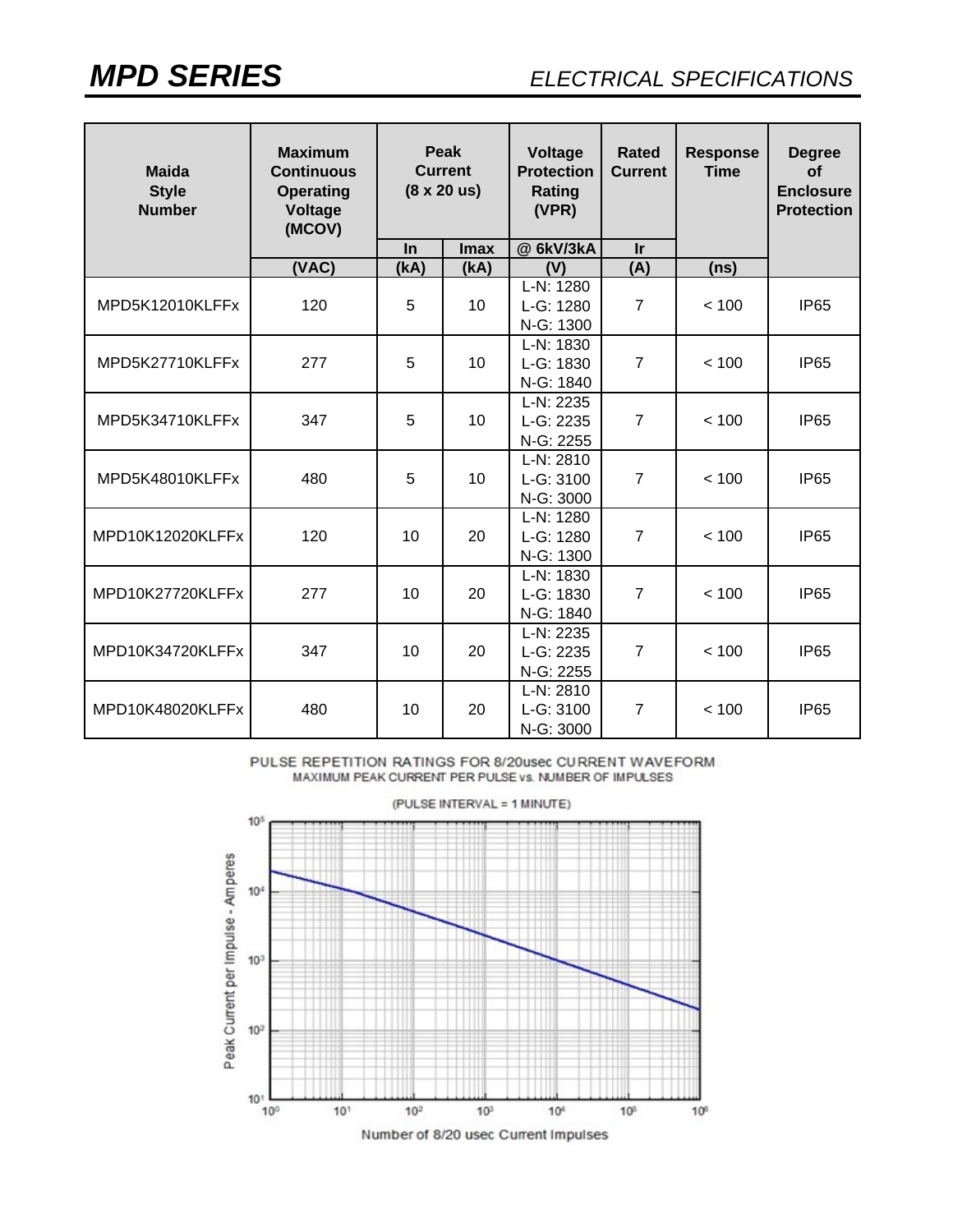

## **SCHEMATIC**

(Patent Pending)



# **TYPICAL INSTALLATION**

### **Series Connection**



### **Parallel Connection**